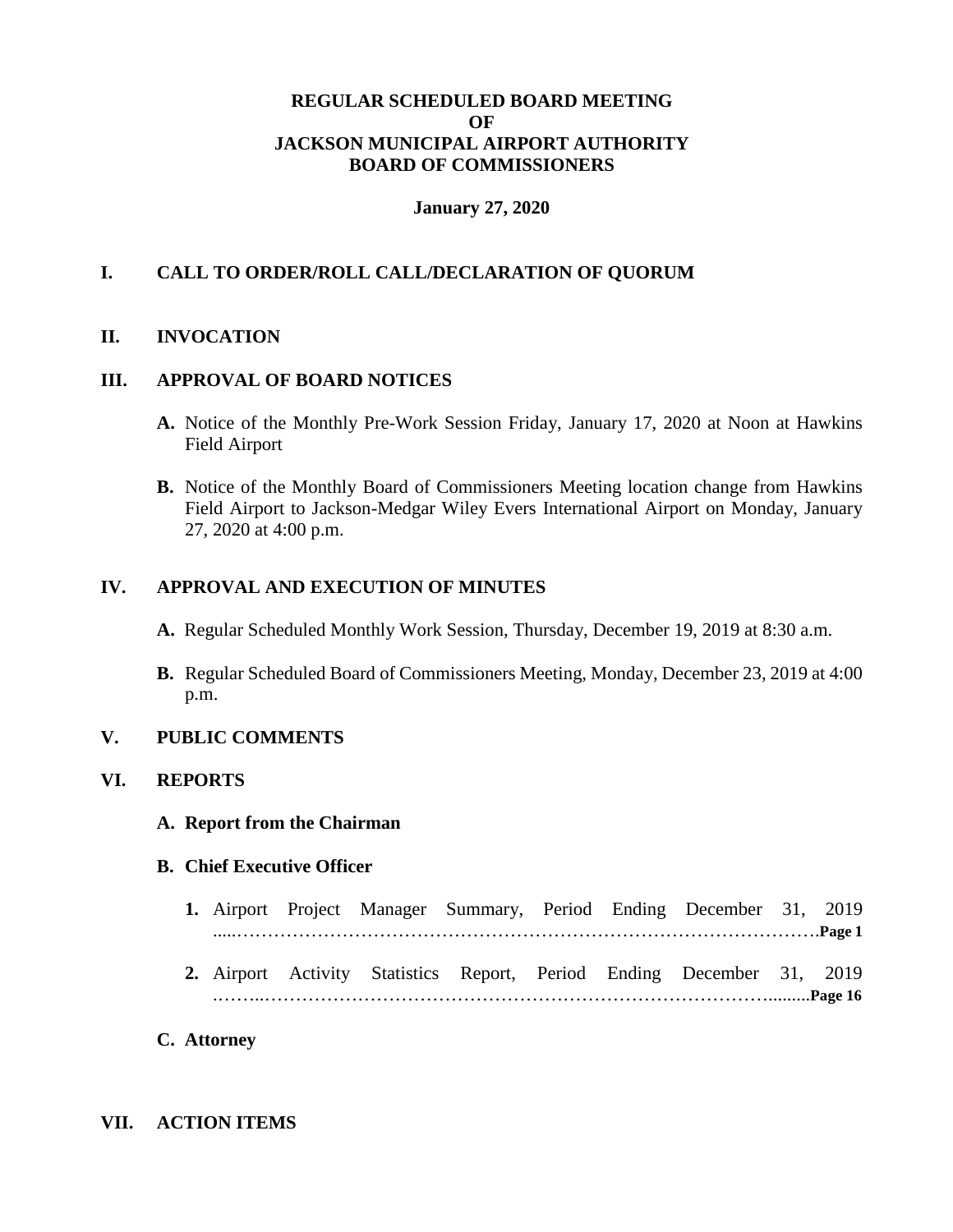## **A. Financial Matters**

**1**. Financial Reports for December 2019:

| (a) |  |
|-----|--|
| (b) |  |
| (c) |  |
| (d) |  |

**2.** Personal Property: Disposal of Surplus Property and Write Off, JMAA: Authorization to Adopt a Resolution in accordance with JMAA Policies and Procedures regarding the Sales of Surplus Property to (i) declare as surplus the pieces of personal property owned by JMAA in Exhibit A; (ii) dispose of the personal property owned by JMAA; and (iii) write off the pieces of personal property owned by JMAA as outlined in Exhibit B…………………………….………………**Page 39**

| (a) | Proposed Disposal of Surplus and Unlocated Personal Property |  |  |  |
|-----|--------------------------------------------------------------|--|--|--|
|     |                                                              |  |  |  |
|     |                                                              |  |  |  |
|     |                                                              |  |  |  |
|     |                                                              |  |  |  |
|     |                                                              |  |  |  |

## **B. Construction Projects**

| <b>1.</b> Passenger Boarding Bridge, JAN: Authorization to (i) award a Professional |
|-------------------------------------------------------------------------------------|
| Services Agreement for the Passenger Boarding Bridge at Aircraft Gate No. 2;        |
| (ii) increase engineering budget; and (iii) increase overall budget (Allen $\&$     |
|                                                                                     |

# **C. Procurements**

**1**. Vehicle Purchases, JAN: Authorization to purchase three vehicles, one vehicle for the Department of Public Safety and Operations, one vehicle for Hawkins Field, and one vehicle for the Executive Department………………………………..**Page 64**

## **D. Service Agreements**

**1.** East Perimeter Fence Tree and Brush Removal, HKS: Authorization to (i) issue a Request for Bids of approximately 1.5 miles along the fence line; and (ii) approval of the total project budget…..…………………………**Page 66**